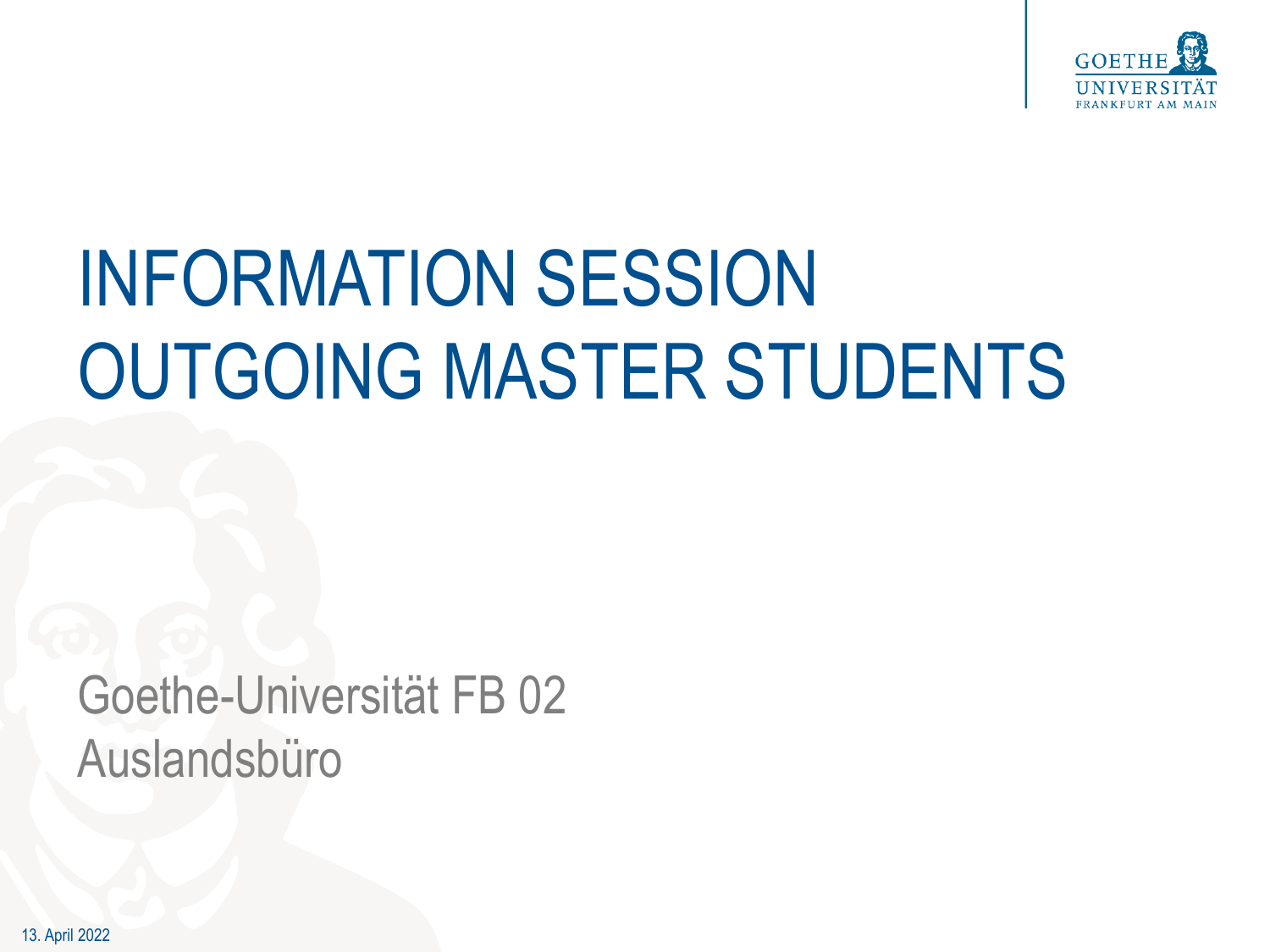

**Competencies** 

- Auslandsbüro FB02 (International Office of the faculty 02): Nomination and general organization and assistance – [international@wiwi.uni-frankfurt.de](mailto:international@wiwi.uni-frankfurt.de)
- Global Office: Erasmus [outgoing@uni-frankfurt.de](mailto:outgoing@uni-frankfurt.de)
- [Prüfungsamt: Transfer of](mailto:pruefungsamt@wiwi.uni-frankfurt.de) Credits and Course Choice pruefungsamt@wiwi.unifrankfurt.de
- Partner Universities: e.g. Registration, Housing, Course choice, Exams

If you have any questions please ask  $\odot$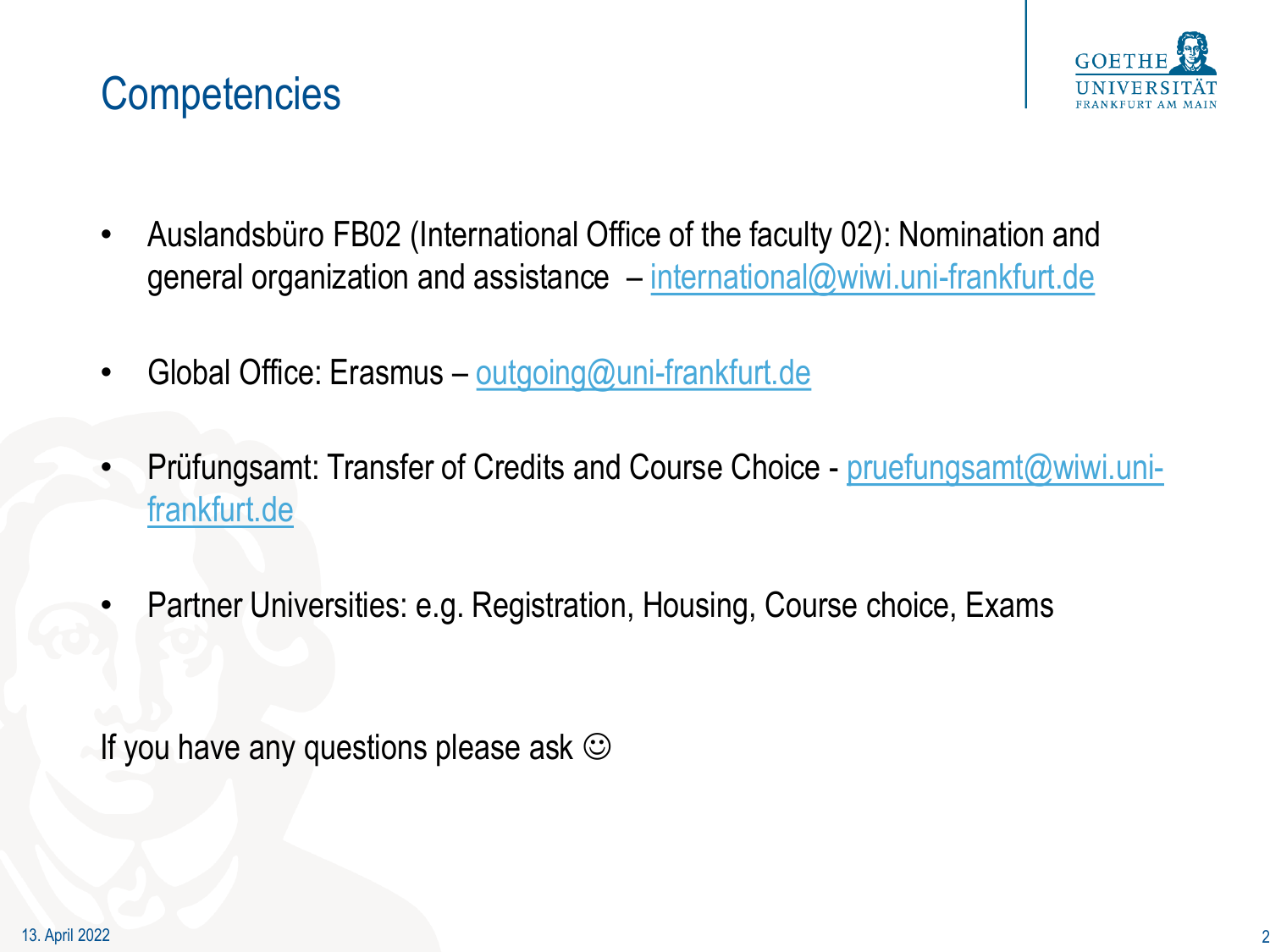# Duties before your studies abroad



- Check your Email regularly (if Erasmus student: Login regularly in mobility account)
- Application at Partneruniversity within the deadline!
- Course Selection and (Erasmus) Learning Agreement
- As a Erasmus student hand in all required documents through Mobility Online
- **Organize Housing**
- Communicate change in Email-address
- Learning Agreement
- Re-Enroll at Goethe University (Rückmeldung)
- Check if your ID/passport is valid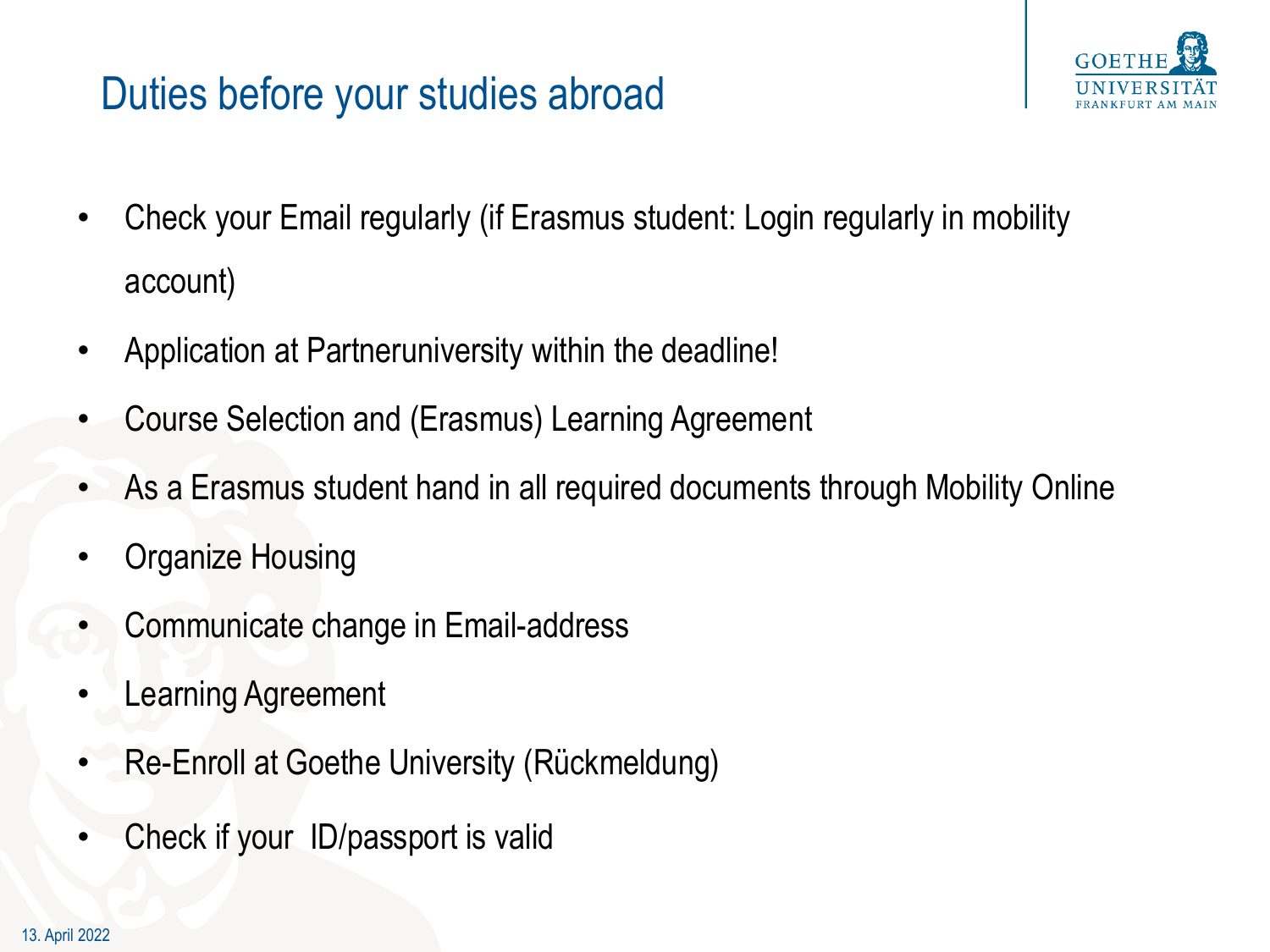## Duties before your studies abroad



- Double check your health insurance
- If nec. Visa
- Stay informed: Follow the updates about Corona, entry requirements etc. and check Downloads- [Auslandsbüro](https://www.wiwi.uni-frankfurt.de/de/international/studieren-im-ausland/downloads.html), [Informationen-](https://www.uni-frankfurt.de/38298489) Global Office
- If nec. Semester on leave (Urlaubssemester) (Deadline: 31.10. for WiSe, 30.04. for SoS), Registration [here.](https://www.uni-frankfurt.de/94430432/Beurlaubung) If you are not sure if you want to hand in a Semester on leave [this d](https://www.wiwi.uni-frankfurt.de/fileadmin/user_upload/dateien_international/Downloads/Urlaubssemester_FB02_.pdf)okument may help
- If nec. Auslandsbafög
- [If nec. Request Return of Semester fees](https://www.studentenwerkfrankfurt.de/beratung-service/semesterticket-haertefonds/)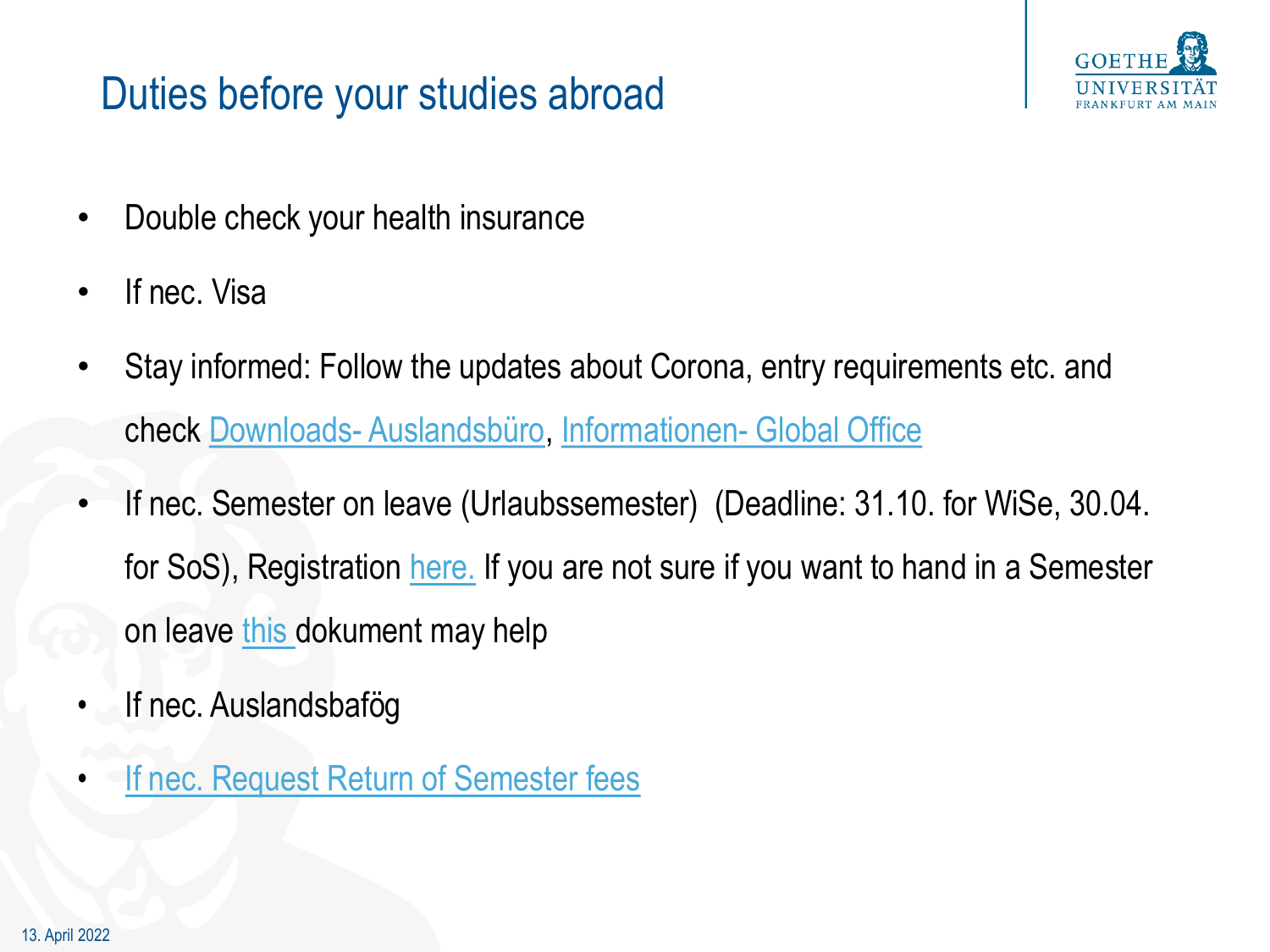## Transfer of Credits



- All Informationen about Transfer of Credits can be found [here](https://www.wiwi.uni-frankfurt.de/studium/studierende/pruefungsorganisation/anerkennungen.html)
- [Overview Worklaod and Creditpoint Conversion of all Partner Universities](https://www.wiwi.uni-frankfurt.de/fileadmin/user_upload/dateien_pruefungsamt/Dateien_Anerkennungen/Uebersicht_Workload_Notenskalen_Partnerhochschulen.pdf)
- **[Presentation about Credit Tranfer form exchange during Master studies](https://www.wiwi.uni-frankfurt.de/fileadmin/user_upload/dateien_pruefungsamt/Dateien_Anerkennungen/Ausland_Master.pdf)**
- Learning Agreement: Erasmus students need to fill out the Erasmus Learning Agreement (this year Online Learning Agreement-OLA), worldwide students can fill out this [Learning Agreement template](https://www.wiwi.uni-frankfurt.de/fileadmin/user_upload/dateien_pruefungsamt/Dateien_Anerkennungen/Learning_Agreement.docx)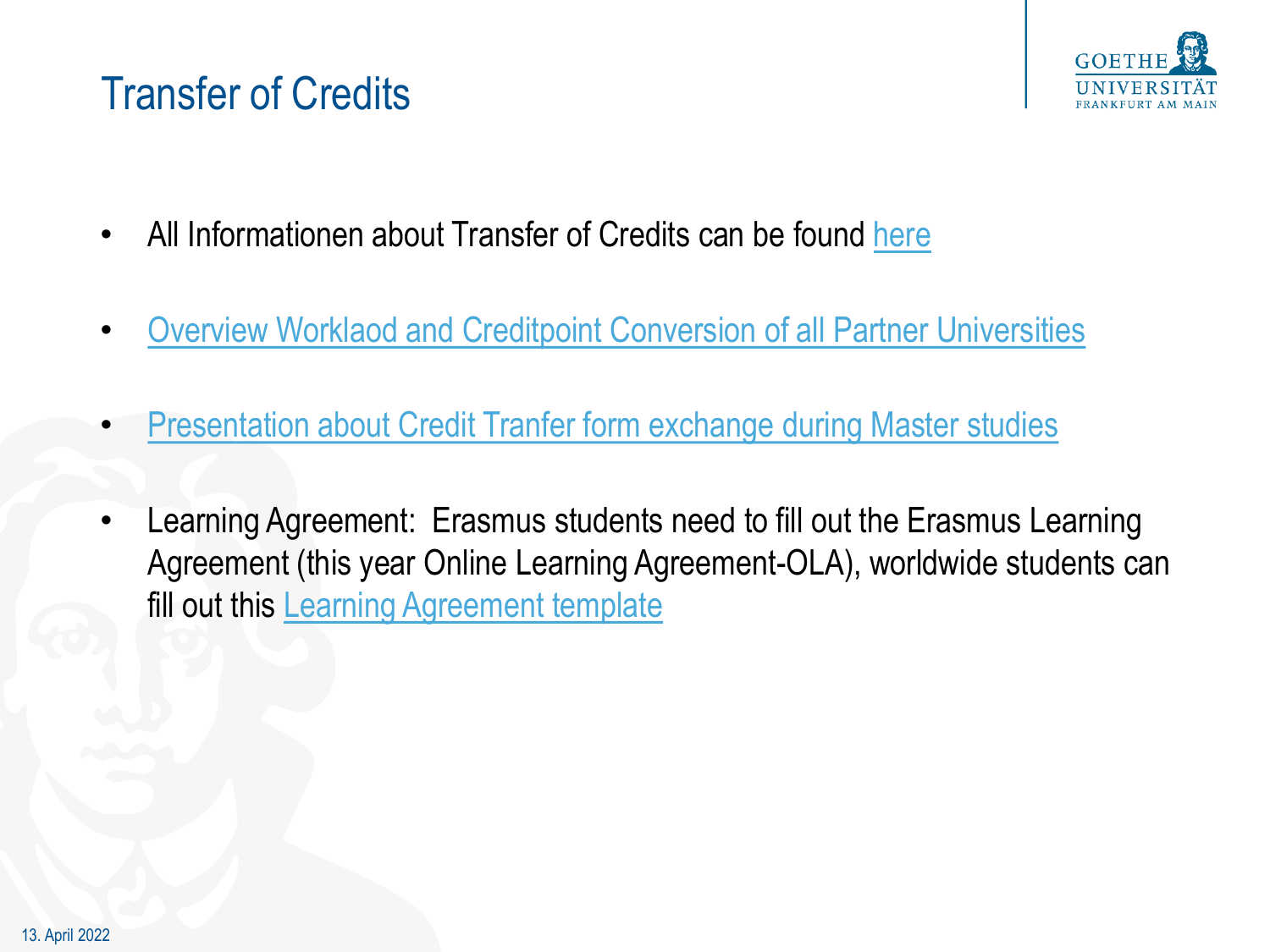# **GOETHE**

## **Scholarships**

- **[Erasmus+:](https://www.uni-frankfurt.de/99824925/spezielle_Informationen_f%C3%BCr_Outgoings_2021_22#accordeon-bb500ce8)** 330-450 Euros
- "Auslandsbafög"
- **[Promos](https://www.uni-frankfurt.de/38441643/PROMOS)** (Application deadline 16.05.22)
- [Scholarship Website Goethe Uni](https://www.uni-frankfurt.de/60311080/Stipendien?)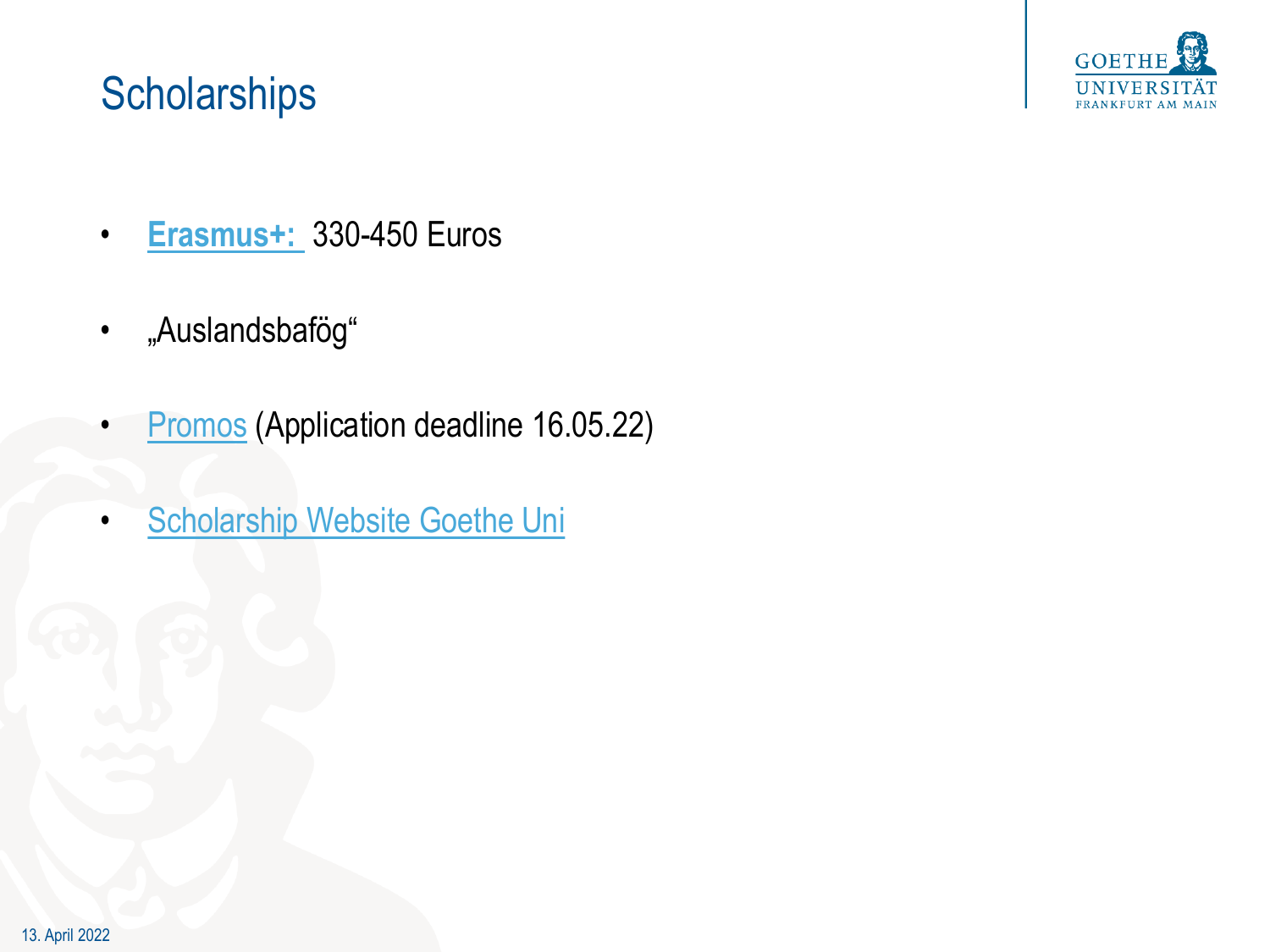

## Erasmus – Steps/ documents

- 1) Personal Data and Emergency contacts
- 2) Online Learning Agreement
	- Online Learning Agreement (OLA) is mandatory, only if partner university is not working with OlA you may send the old Learning Agreement.
	- Login through <https://www.learning-agreement.eu/user/login>
	- instructions: https://www.fb03.uni[frankfurt.de/101796933/Leitfaden\\_OLA\\_Stud\\_Outgoings\\_GU.pdf](https://www.fb03.uni-frankfurt.de/101796933/Leitfaden_OLA_Stud_Outgoings_GU.pdf) [https://www.uni-frankfurt.de/101897937.pdf.](https://www.uni-frankfurt.de/101897937.pdf) https://www.wiwi.uni[frankfurt.de/fileadmin/user\\_upload/dateien\\_pruefungsamt/Dateien\\_Aner](https://www.wiwi.uni-frankfurt.de/fileadmin/user_upload/dateien_pruefungsamt/Dateien_Anerkennungen/Erasmus_Bachelor.pdf) kennungen/Erasmus\_Bachelor.pdf
- 3) Grant Agreement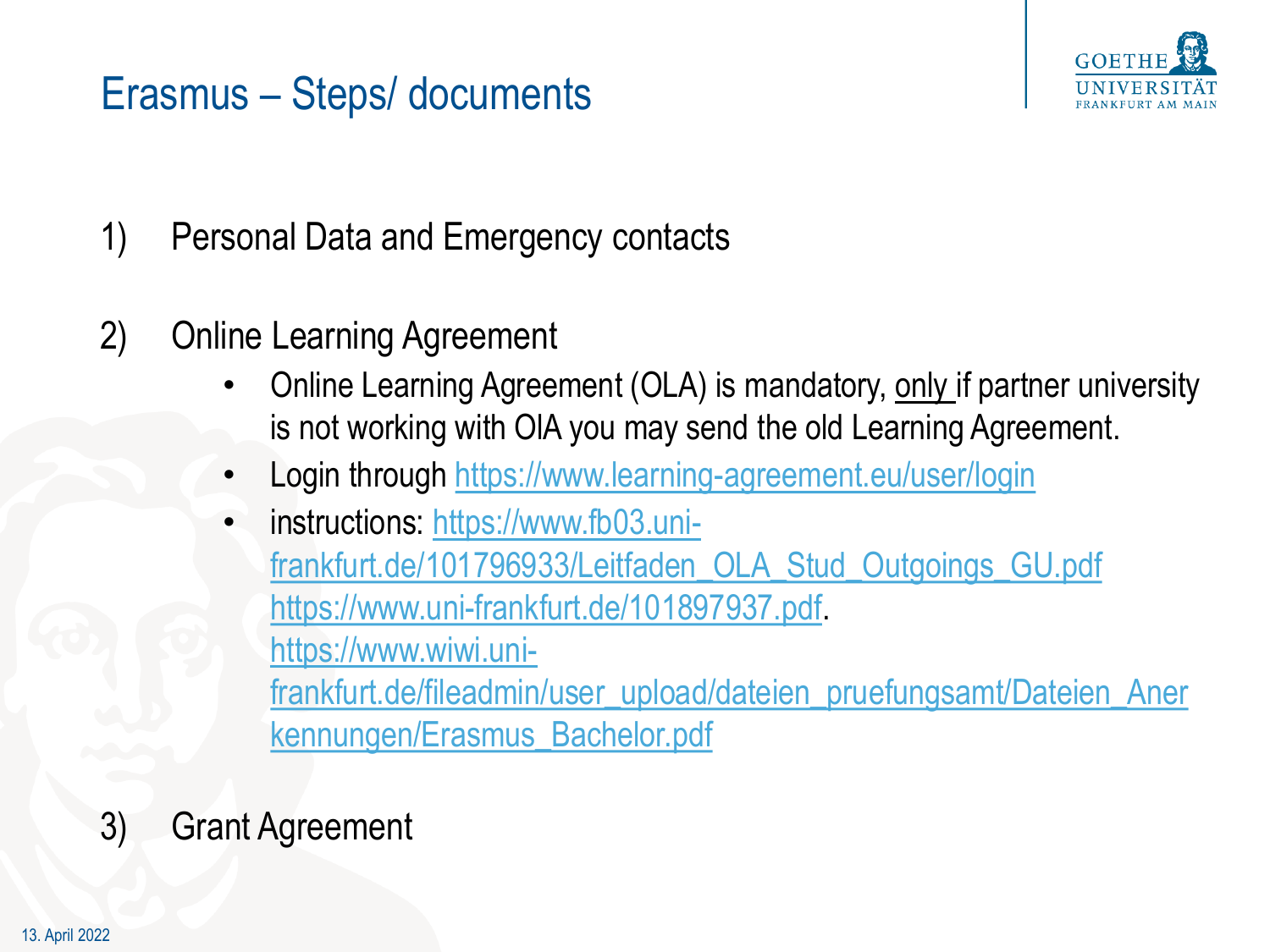

### Erasmus- Steps/documents

- 4) OLS Language test
	- mandatory
	- your language competencies is tested before and after your studies abroad
	- Reqest is sent by email "noreply@erasmusplusols.eu"
- 5) Arrival/ Departure certificate
- 6) Report

Further information: [General Information Erasmus](https://www.uni-frankfurt.de/38298604/Allgemeine_Informationen_f%C3%BCr_Outgoings) **[Specific Information Erasmus](https://www.uni-frankfurt.de/60037505/spezielle_Informationen_f%C3%BCr_Outgoings_2020_21)**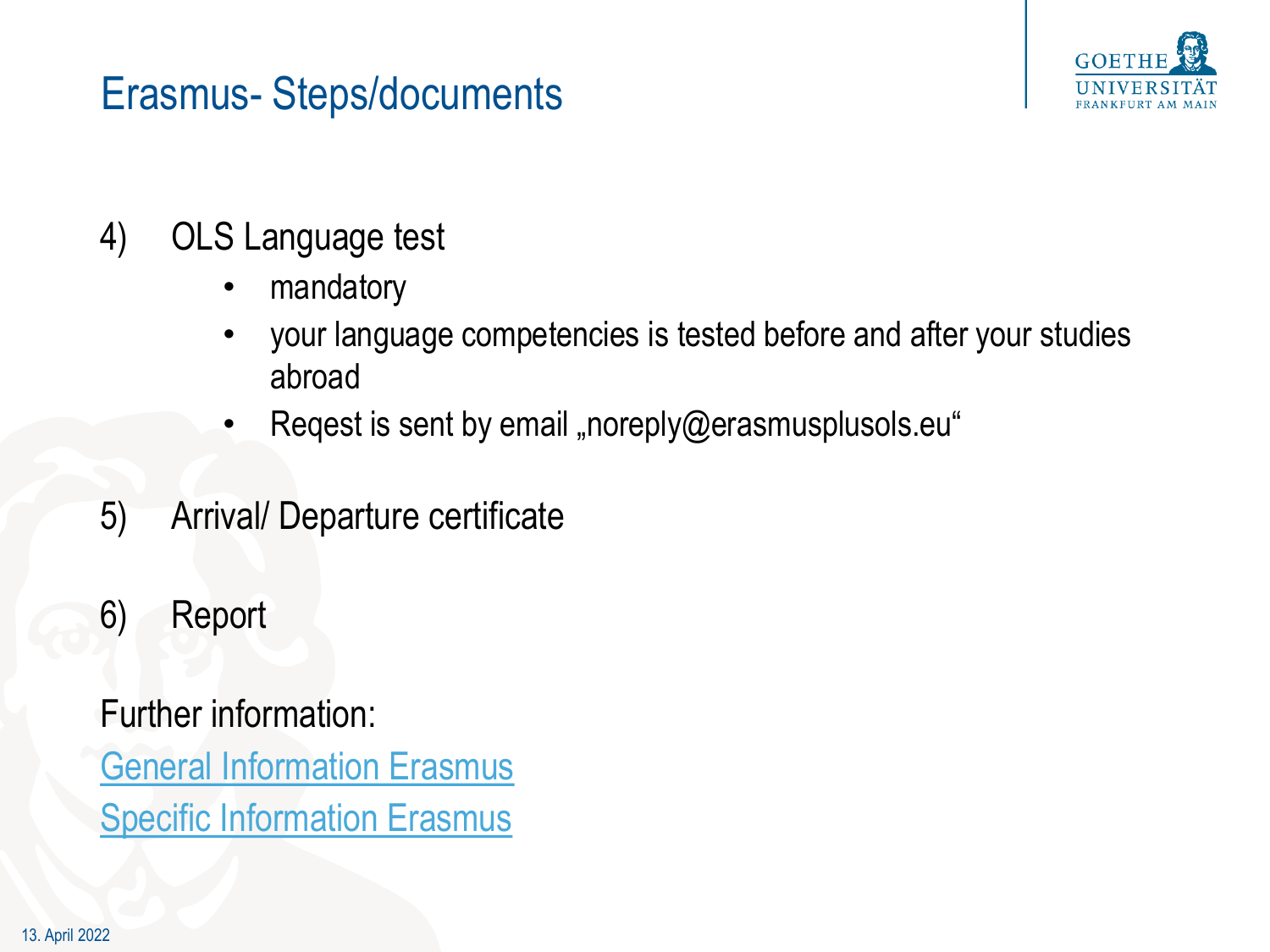# Erasmus – Grant for Language Courses



- Language courses of the "Sprachenzentrum" at Goethe before your semester abraod or courses at the partner university can be subsidized (60 – 100 Euro)
- Upload Confirmation of participation and receipt of the course fees to your mobility account
- Check the deadline for the regististration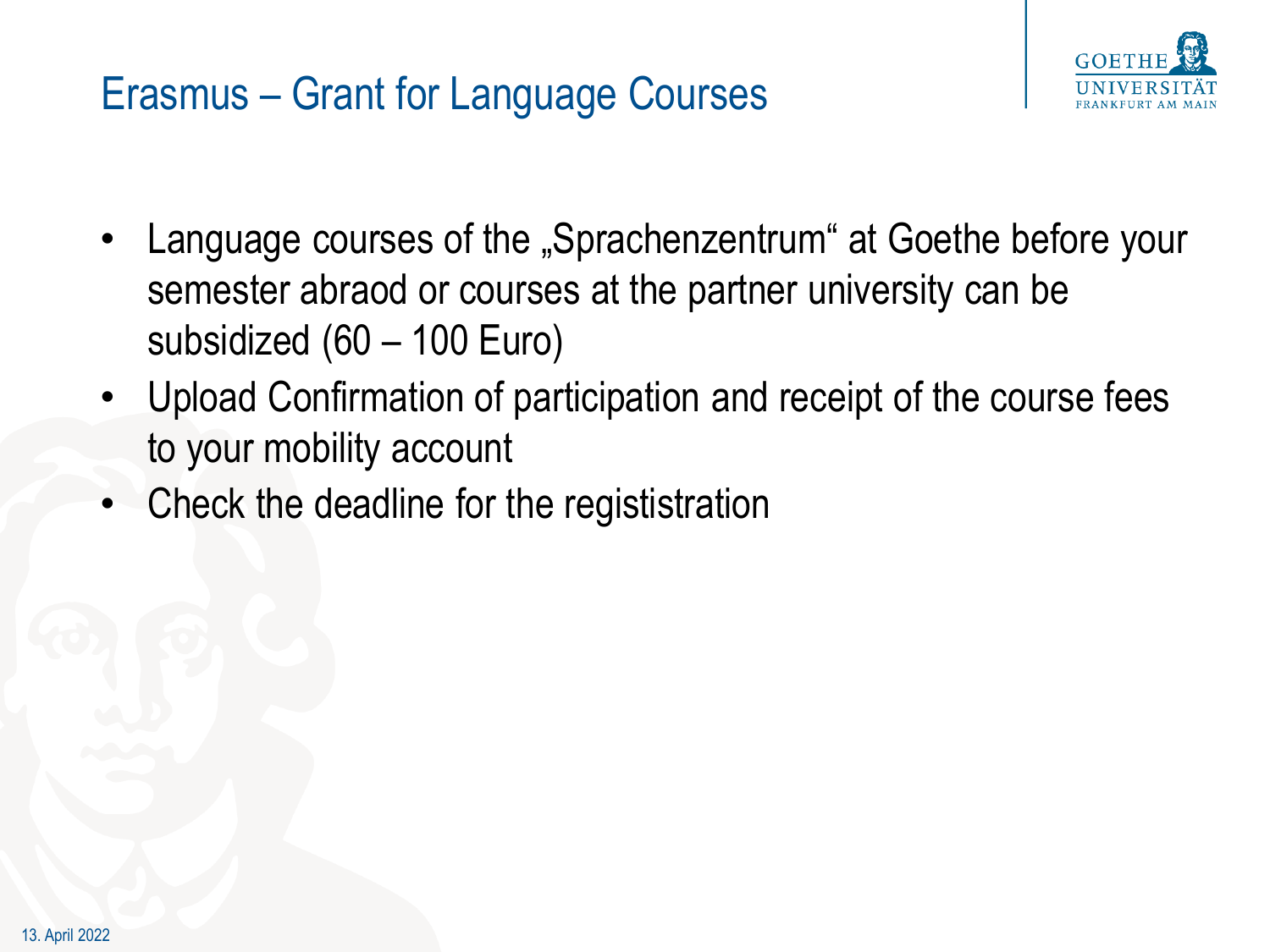## Erasmus – information to fill out the forms



Erasmus Code Frankfurt: D FRANKFU01 Departmental Coordinator: Bianka Jäckel Institutional Coordinator: Uta Brucker, Global Office, [erasmus-io@uni-frankfurt.de](mailto:erasmus-io@uni-frankfurt.de)

#### **Responsible Persons at Sending University**:

Sending Responsible Person - Silvia Benzel, Credit Transfer Coordinator, [pruefungsamt@wiwi.uni-frankfurt,](mailto:pruefungsamt@wiwi.uni-frankfurt) 0049-69-798-7749

Sending Administrative Contact Person - Melanie Voigtländer, Exchange Coordinator, [voigtlaender@wiwi.uni-frankfurt.de,](mailto:voigtlaender@wiwi.uni-frankfurt.de) 0049-69-798-34624

#### **Responsible Person at Receiving**

incoming contact at partneruniversity  $\rightarrow$  a list will also be sent around via email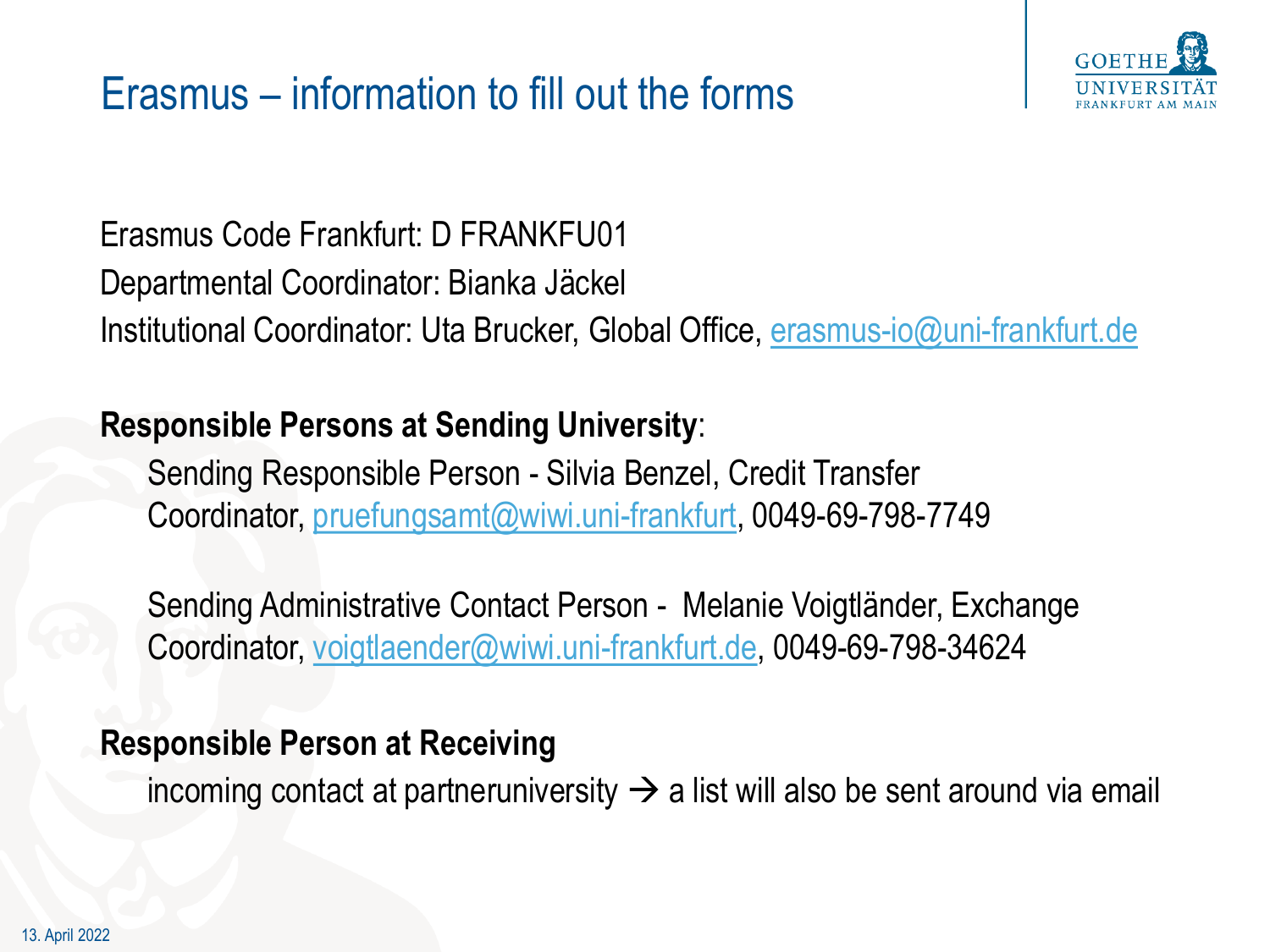# Duties during/ after your studies abroad



#### **Duties during your studies abroad**

- Marketing for Goethe University during your semester abroad
- If you want to cancel your exchange, please inform Global Office (outgoing  $@$ unifrankfurt.de) and Auslandsbüro (international@wiwi.uni-frankfurt.de)
- If Eramus: Confirmation of Erasmus Study Abroad Period

#### **Duties after your studies abroad**

- Hand in Report
- Hand in Credit transfer "Antrag auf Anerkennung" /Application for Transfer of **Credits**